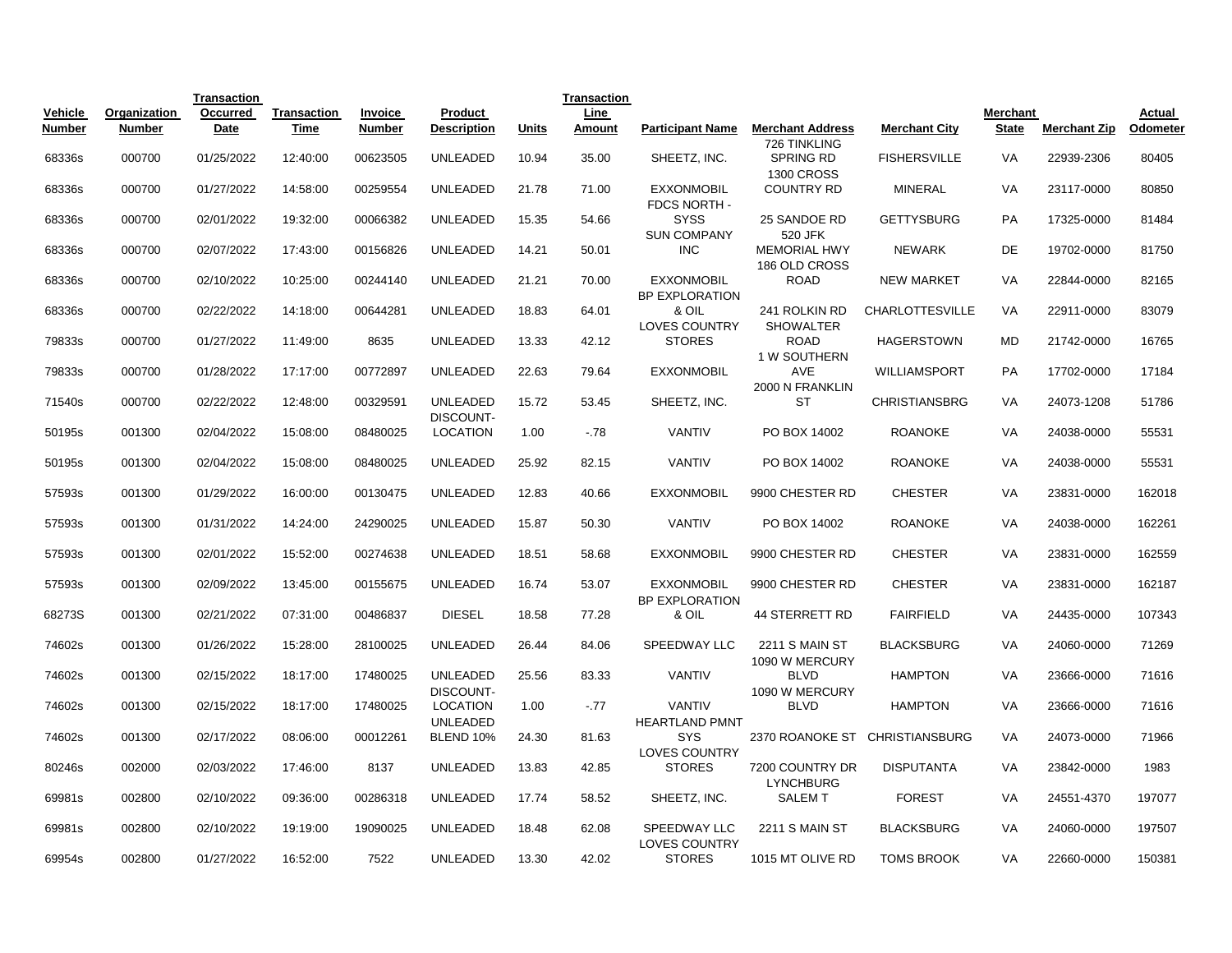|        |        |            |          |          |                 |       |        | <b>LOVES COUNTRY</b>                     | 23845 ROGER                                       |                      |           |            |        |
|--------|--------|------------|----------|----------|-----------------|-------|--------|------------------------------------------|---------------------------------------------------|----------------------|-----------|------------|--------|
| 69954s | 002800 | 02/08/2022 | 14:06:00 | 7302     | <b>UNLEADED</b> | 8.66  | 29.25  | <b>STORES</b>                            | <b>CLARK BLVD</b><br>1250 RICHMOND                | <b>RUTHER GLEN</b>   | VA        | 22546-0000 | 151237 |
| 69954s | 002800 | 02/16/2022 | 09:29:00 | 00953275 | <b>UNLEADED</b> | 10.14 | 34.07  | SHEETZ, INC.                             | <b>AVE</b><br><b>WASHINGTON</b>                   | <b>STAUNTON</b>      | VA        | 24402-     | 151866 |
| 69954s | 002800 | 02/18/2022 | 08:45:00 | 00497640 | <b>UNLEADED</b> | 13.90 | 47.25  | SHEETZ, INC.                             | <b>HWY</b><br>2902 S SEMINOLE                     | <b>ASHLAND</b>       | VA        | 23005-7659 | 152229 |
| 69954s | 002800 | 02/21/2022 | 09:33:00 | 00849074 | <b>UNLEADED</b> | 12.80 | 44.30  | SHEETZ. INC.<br><b>BP EXPLORATION</b>    | <b>TRL</b><br>4640                                | <b>MADISON</b>       | <b>VA</b> | 22727-2509 | 152250 |
| 69954s | 002800 | 02/22/2022 | 09:25:00 | 00641152 | <b>UNLEADED</b> | 12.48 | 41.18  | & OIL                                    | <b>STEWARTSVILLE R</b><br><b>265 OLD FRANKLIN</b> | <b>MONETA</b>        | VA        | 24121-0000 | 152837 |
| 69954s | 002800 | 02/22/2022 | 17:57:00 | 00999528 | <b>UNLEADED</b> | 8.23  | 28.00  | SHEETZ, INC.                             | <b>TPKE</b><br>3121 CEDAR                         | <b>ROCKY MOUNT</b>   | VA        | 24151-5891 | 153049 |
| pa10   | 003700 | 01/25/2022 | 18:57:00 | 00694926 | <b>UNLEADED</b> | 15.32 | 47.50  | VALERO                                   | <b>VALLEY DR</b><br>12882 GOV                     | <b>RICHLANDS</b>     | VA        | 24609-0000 | 99539  |
| pa10   | 003700 | 01/27/2022 | 20:44:00 | 00843062 | <b>UNLEADED</b> | 15.54 | 49.72  | VALERO<br><b>MARATHON</b>                | <b>GEORGE PEERY</b><br>12253 GOVERNOR             | <b>RICHLANDS</b>     | VA        | 24637-0000 | 99886  |
| pa10   | 003700 | 02/03/2022 | 14:54:00 | 145449   | <b>UNLEADED</b> | 15.26 | 48.82  | <b>PETROLEUM</b><br><b>MARATHON</b>      | G C<br>12253 GOVERNOR                             | POUNDING MILL        | VA        | 24637-0000 | 100261 |
| pa10   | 003700 | 02/09/2022 | 15:11:00 | 151100   | UNLEADED        | 15.90 | 51.81  | <b>PETROLEUM</b><br><b>MARATHON</b>      | G C<br>12253 GOVERNOR                             | POUNDING MILL        | VA        | 24637-0000 | 100629 |
| pa10   | 003700 | 02/14/2022 | 13:07:00 | 130703   | <b>UNLEADED</b> | 16.26 | 52.98  | <b>PETROLEUM</b><br>SHELL/EQUIVA         | G C                                               | POUNDING MILL        | VA        | 24637-0000 | 101014 |
| pa10   | 003700 | 02/18/2022 | 12:29:00 | 0186015  | UNLEADED        | 15.76 | 52.02  | <b>SERVICE</b>                           | <b>US 58</b><br>3121 CEDAR                        | <b>CASTLEWOOD</b>    | VA        | 24224      | 101375 |
| pa10   | 003700 | 02/23/2022 | 08:11:00 | 00726282 | <b>UNLEADED</b> | 15.79 | 52.12  | VALERO                                   | <b>VALLEY DR</b><br><b>LYNCHBURG</b>              | <b>RICHLANDS</b>     | VA        | 24609-0000 | 101732 |
| 77304s | 003900 | 01/27/2022 | 07:41:00 | 00825645 | <b>UNLEADED</b> | 42.82 | 134.00 | SHEETZ, INC.<br><b>BP EXPLORATION</b>    | <b>SALEM T</b><br>911 CROSS                       | <b>FOREST</b>        | VA        | 24551-4370 | 93606  |
| 77304s | 003900 | 02/18/2022 | 08:02:00 | 00444385 | <b>UNLEADED</b> | 18.57 | 64.24  | & OIL                                    | <b>COUNTY RD</b><br>10 PIGEON RUN                 | <b>MINERAL</b>       | VA        | 23117-0000 | 95233  |
| 71509s | 003900 | 01/27/2022 | 14:59:00 | 00151386 | <b>UNLEADED</b> | 30.21 | 93.63  | <b>EXXONMOBIL</b>                        | <b>RD</b><br>135 MARKET                           | <b>GLADYS</b>        | VA        | 24554-0000 | 104734 |
| 60156s | 003900 | 01/26/2022 | 17:25:00 | 00298097 | <b>UNLEADED</b> | 17.56 | 57.93  | SHEETZ, INC.                             | <b>STREET</b><br>1511 W VIRGINIA                  | <b>ZION CROSSRDS</b> | VA        | 22942-7014 | 253332 |
| 60156s | 003900 | 01/27/2022 | 08:03:00 | 00879541 | <b>UNLEADED</b> | 17.74 | 55.00  | <b>VALERO</b><br>SHELL/EQUIVA            | <b>AVE</b><br>4149 BLACK LICK                     | <b>CREWE</b>         | VA        | 23930-0000 | 253657 |
| 66987s | 004000 | 02/16/2022 | 15:33:00 | 0870071  | <b>UNLEADED</b> | 11.59 | 38.24  | <b>SERVICE</b><br><b>CIRCLE K STORES</b> | <b>RD</b><br>622 N MARINE                         | <b>RURAL RETREAT</b> | VA        | 24368-2572 | 72241  |
| 79441s | 004000 | 02/11/2022 | 18:15:00 | 325664   | <b>UNLEADED</b> | 18.13 | 60.00  | <b>INC</b><br><b>CIRCLE K STORES</b>     | <b>BLVD</b><br>622 N MARINE                       | <b>JACKSONVILLE</b>  | <b>NC</b> | 28540-0000 | 13011  |
| 79441s | 004000 | 02/22/2022 | 08:45:00 | 065112   | <b>UNLEADED</b> | 8.90  | 30.00  | <b>INC</b><br><b>BP EXPLORATION</b>      | <b>BLVD</b>                                       | <b>JACKSONVILLE</b>  | <b>NC</b> | 28540-0000 | 13175  |
| 41455s | 010305 | 01/27/2022 | 15:15:00 | 00397998 | <b>UNLEADED</b> | 12.25 | 37.72  | & OIL<br><b>SUN COMPANY</b>              | 10441 NOKESVILLE<br>9110 CENTREVILLE              | <b>MANASSAS</b>      | VA        | 20110-0000 | 115313 |
| 55231s | 010305 | 01/24/2022 | 14:30:00 | 00019232 | <b>UNLEADED</b> | 16.07 | 50.78  | <b>INC</b><br><b>SUN COMPANY</b>         | <b>RD</b><br>9110 CENTREVILLE                     | <b>MANASSAS</b>      | VA        | 20110-0000 | 96826  |
| 41496s | 010305 | 02/14/2022 | 13:46:00 | 00024880 | <b>UNLEADED</b> | 22.28 | 77.07  | <b>INC</b>                               | <b>RD</b><br>10299 DUMFRIES                       | <b>MANASSAS</b>      | VA        | 20110-0000 | 165876 |
| 55257s | 010305 | 01/31/2022 | 11:58:00 | 115838   | <b>UNLEADED</b> | 30.32 | 97.01  | 7-ELEVEN INC                             | <b>ROAD</b>                                       | <b>MANASSAS</b>      | <b>VA</b> | 20112-0000 | 87656  |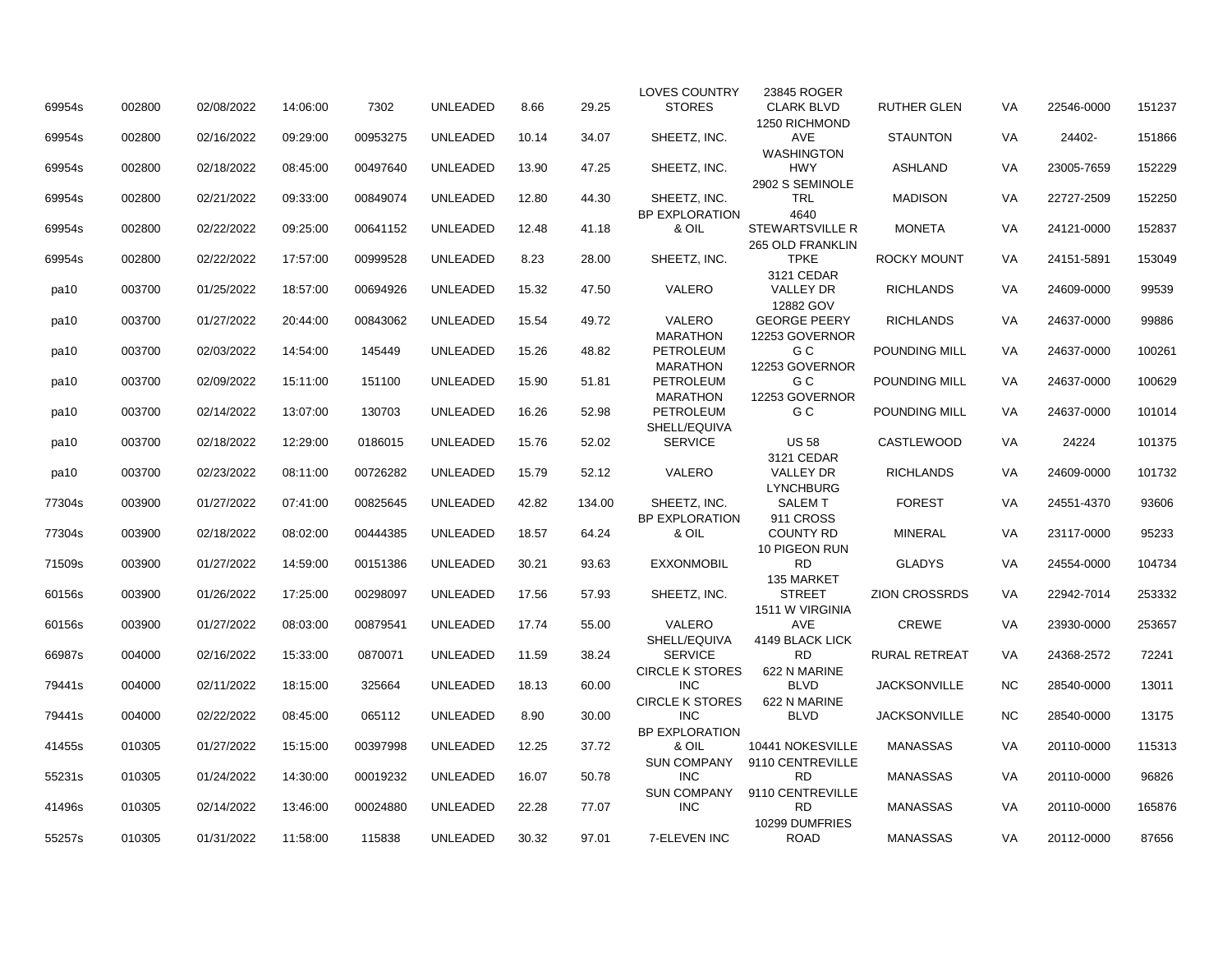|        |        |            |          |          |                   |       |        |                                 | 10438 DUMFRIES                  |                        |           |            |             |
|--------|--------|------------|----------|----------|-------------------|-------|--------|---------------------------------|---------------------------------|------------------------|-----------|------------|-------------|
| 55257s | 010305 | 02/08/2022 | 09:19:00 | 091920   | <b>UNLEADED</b>   | 30.45 | 102.30 | 7-ELEVEN INC                    | <b>RD</b>                       | <b>MANASSAS</b>        | VA        | 20110-0000 | 88037       |
| 55257s | 010305 | 02/23/2022 | 11:21:00 | 112126   | <b>UNLEADED</b>   | 29.42 | 100.00 | <b>PETROLEUM</b><br><b>CORP</b> | 9600 GRANT AVE                  | <b>MANASSAS</b>        | VA        | 20110-0000 | 88431       |
|        |        |            |          |          |                   |       |        |                                 |                                 |                        |           |            |             |
| 77324s | 010305 | 01/24/2022 | 08:48:00 | 00283353 | <b>UNLEADED</b>   | 17.35 | 54.30  | <b>EXXONMOBIL</b>               | 9879 LIBERIA AVE                | <b>MANASSAS</b>        | VA        | 20110-5838 | 22074       |
| 77324s | 010305 | 02/08/2022 | 10:10:00 | 00554207 | <b>UNLEADED</b>   | 17.44 | 57.56  | <b>EXXONMOBIL</b>               | 9879 LIBERIA AVE                | <b>MANASSAS</b>        | <b>VA</b> | 20110-5838 | 22367       |
|        |        |            |          |          |                   |       |        |                                 | 7001 DALE BLVD                  |                        |           |            |             |
| 77324s | 010305 | 02/14/2022 | 11:47:00 | 114740   | <b>UNLEADED</b>   | 16.40 | 56.75  | 7-ELEVEN INC                    | <b>HOA</b><br>9901 WELLINGTON   | <b>DALE CITY</b>       | <b>VA</b> | 22193-0000 | 22670       |
| 77324s | 010305 | 02/17/2022 | 16:52:00 | 00597025 | <b>UNLEADED</b>   | 5.74  | 20.10  | <b>EXXONMOBIL</b>               | <b>RD</b>                       | <b>MANASSAS</b>        | <b>VA</b> | 20110-5720 | $\mathbf 0$ |
|        |        |            |          |          |                   |       |        |                                 | 9901 WELLINGTON                 |                        |           |            |             |
| 77324s | 010305 | 02/17/2022 | 16:55:00 | 00597028 | <b>UNLEADED</b>   | 9.90  | 34.67  | <b>EXXONMOBIL</b>               | <b>RD</b>                       | <b>MANASSAS</b>        | <b>VA</b> | 20110-5720 | 22834       |
| 77324s | 010305 | 02/22/2022 | 13:54:00 | 00331660 | <b>UNLEADED</b>   | 1.15  | 4.03   | <b>EXXONMOBIL</b>               | 9901 WELLINGTON<br><b>RD</b>    | <b>MANASSAS</b>        | VA        | 20110-5720 | $\mathbf 0$ |
|        |        |            |          |          |                   |       |        |                                 | 9901 WELLINGTON                 |                        |           |            |             |
| 77324s | 010305 | 02/22/2022 | 13:55:00 | 00331661 | <b>UNLEADED</b>   | 5.15  | 18.05  | <b>EXXONMOBIL</b>               | <b>RD</b>                       | <b>MANASSAS</b>        | VA        | 20110-5720 | 22911       |
|        |        |            |          |          |                   |       |        |                                 |                                 |                        |           |            |             |
| pa20   | 010700 | 02/13/2022 | 11:46:00 | 00049490 | UNLEADED          | 18.24 | 58.00  | <b>EXXONMOBIL</b>               | 2765 LEE HWY                    | <b>TROUTVILLE</b>      | VA        | 24175-0000 | 116705      |
|        |        |            |          |          |                   |       |        |                                 | <b>224 CONICVILLE</b>           |                        |           |            |             |
| pa20   | 010700 | 02/15/2022 | 21:18:00 | 00388586 | <b>UNLEADED</b>   | 22.15 | 74.43  | <b>EXXONMOBIL</b>               | <b>RD</b>                       | <b>MOUNT JACKSON</b>   | VA        | 22842-0000 | 117088      |
|        |        |            |          |          |                   |       |        | <b>BP EXPLORATION</b>           | 3550 PLYMOUTH                   |                        |           |            |             |
| pa20   | 010700 | 02/16/2022 | 20:26:00 | 00581473 | <b>UNLEADED</b>   | 22.05 | 79.39  | & OIL                           | <b>ROAD</b>                     | ANN ARBOR              | MI        | 48105-0000 | 117758      |
|        |        |            |          |          |                   |       |        |                                 | HEARTLAND PMNT 21542 JEB STUART |                        |           |            |             |
| 68262s | 017100 | 02/08/2022 | 14:29:00 | 00040486 | <b>UNLEADED</b>   | 4.78  | 15.50  | <b>SYS</b>                      | <b>HWY</b>                      | <b>PATRICK SPRINGS</b> | VA        | 24133-0000 | 144468      |
|        |        |            |          |          |                   |       |        |                                 | <b>BUCKEYSTOWN</b>              |                        |           |            |             |
| 68262s | 017100 | 02/10/2022 | 20:57:00 | 00085008 | <b>UNLEADED</b>   | 11.03 | 35.85  | SHEETZ, INC.                    | <b>PIKE</b>                     | <b>FREDERICK</b>       | MD        | 21701-     | 144778      |
|        |        |            |          |          |                   |       |        |                                 | <b>20281 VIRGIL H</b>           |                        |           |            |             |
| 68262s | 017100 | 02/11/2022 | 16:06:00 | 00955884 | <b>UNLEADED</b>   | 10.05 | 29.24  | SHEETZ, INC.                    | <b>GOODE HWY</b>                | <b>ROCKY MOUNT</b>     | VA        | 24151-3471 | 145037      |
|        | 017600 | 02/16/2022 | 15:45:00 | 45480025 | <b>UNLEADED</b>   | 13.24 |        | <b>VANTIV</b>                   | PO BOX 14002                    | <b>ROANOKE</b>         | <b>VA</b> | 24038-0000 | 154756      |
| 61746S |        |            |          |          | DISCOUNT-         |       | 44.49  |                                 |                                 |                        |           |            |             |
| 61746S | 017600 | 02/16/2022 | 15:45:00 | 45480025 | <b>LOCATION</b>   | 1.00  | $-.40$ | <b>VANTIV</b>                   | PO BOX 14002                    | <b>ROANOKE</b>         | <b>VA</b> | 24038-0000 | 154756      |
|        |        |            |          |          | DISCOUNT-         |       |        |                                 |                                 |                        |           |            |             |
| 61746S | 017600 | 02/21/2022 | 15:22:00 | 22180025 | <b>LOCATION</b>   | 1.00  | $-.46$ | <b>VANTIV</b>                   | PO BOX 14002                    | <b>ROANOKE</b>         | <b>VA</b> | 24038-0000 | 154890      |
|        |        |            |          |          |                   |       |        |                                 |                                 |                        |           |            |             |
| 61746S | 017600 | 02/21/2022 | 15:22:00 | 22180025 | <b>UNLEADED</b>   | 15.23 | 51.16  | <b>VANTIV</b>                   | PO BOX 14002                    | <b>ROANOKE</b>         | VA        | 24038-0000 | 154890      |
|        |        |            |          |          |                   |       |        | <b>BP EXPLORATION</b>           | 2726 FRANKLIN                   |                        |           |            |             |
| 68294S | 018300 | 01/24/2022 | 15:27:00 | 00215883 | <b>TAX SALES</b>  | 1.00  | 1.65   | & OIL                           | <b>ROAD S</b>                   | <b>ROANOKE</b>         | VA        | 24014-0000 | 74605       |
|        |        |            |          |          | <b>MISCELLANE</b> |       |        | <b>BP EXPLORATION</b>           | 2726 FRANKLIN                   |                        |           |            |             |
| 68294S | 018300 | 01/24/2022 | 15:27:00 | 00215883 | <b>OUS</b>        | 1.00  | 2.15   | & OIL                           | <b>ROAD S</b>                   | <b>ROANOKE</b>         | VA        | 24014-0000 | 74605       |
|        |        |            |          |          |                   |       |        | <b>BP EXPLORATION</b>           | 2726 FRANKLIN                   |                        |           |            |             |
| 68294S | 018300 | 01/24/2022 | 15:27:00 | 00215883 | <b>LABOR</b>      | 1.00  | 12.00  | & OIL                           | <b>ROAD S</b>                   | <b>ROANOKE</b>         | <b>VA</b> | 24014-0000 | 74605       |
|        |        |            |          |          | <b>MISCELLANE</b> |       |        | <b>BP EXPLORATION</b>           | 2726 FRANKLIN                   |                        |           |            |             |
| 68294S | 018300 | 01/24/2022 | 15:27:00 | 00215883 | <b>OUS</b>        | 1.00  | 31.08  | & OIL                           | ROAD <sub>S</sub>               | <b>ROANOKE</b>         | VA        | 24014-0000 | 74605       |
|        |        |            |          |          |                   |       |        | <b>PETROLEUM</b>                | 1202 S                          |                        |           |            |             |
| 68294S | 018300 | 01/26/2022 | 16:14:00 | 161457   | <b>UNLEADED</b>   | 3.03  | 9.71   | <b>CORP</b>                     | <b>JEFFERSON ST</b>             | <b>ROANOKE</b>         | <b>VA</b> | 24016-0000 | 74643       |
|        |        |            |          |          |                   |       |        |                                 | 698 BRANDON AVE                 |                        |           |            |             |
| 68294S | 018300 | 02/08/2022 | 16:08:00 | 08510025 | <b>UNLEADED</b>   | 4.28  | 13.55  | <b>VANTIV</b>                   | <b>SW</b>                       | <b>ROANOKE</b>         | <b>VA</b> | 24015-0000 | 74741       |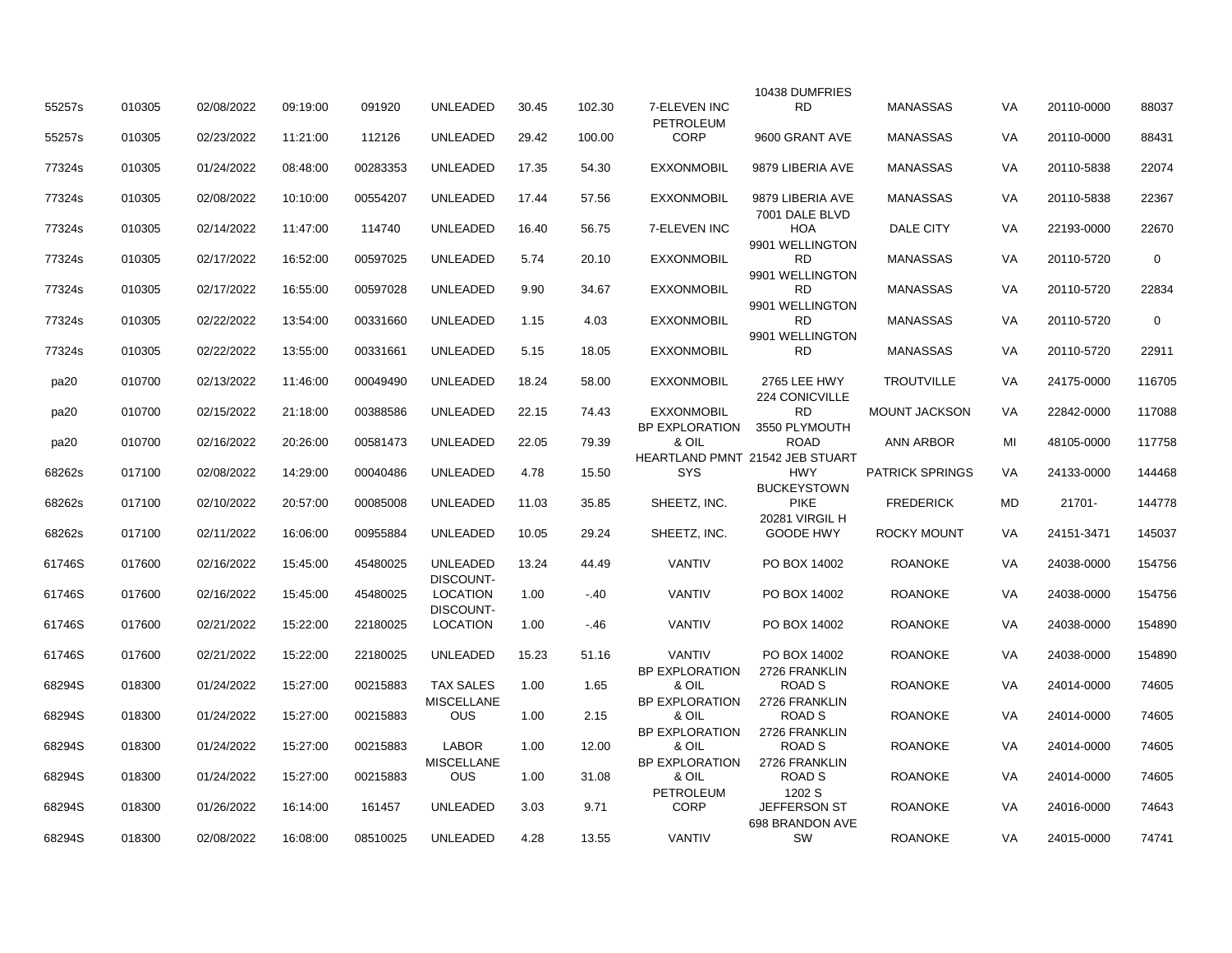|        |        |            |          |          |                                 |       |       |                                | 698 BRANDON AVE                |                                |           |            |        |
|--------|--------|------------|----------|----------|---------------------------------|-------|-------|--------------------------------|--------------------------------|--------------------------------|-----------|------------|--------|
| 68294S | 018300 | 02/16/2022 | 19:36:00 | 36100025 | <b>UNLEADED</b>                 | 8.41  | 27.75 | <b>VANTIV</b>                  | SW                             | <b>ROANOKE</b>                 | VA.       | 24015-0000 | 74958  |
|        |        |            |          |          | DISCOUNT-                       |       |       |                                | 698 BRANDON AVE                |                                |           |            |        |
| 68294S | 018300 | 02/16/2022 | 19:36:00 | 36100025 | <b>LOCATION</b>                 | 1.00  | $-25$ | <b>VANTIV</b>                  | <b>SW</b>                      | <b>ROANOKE</b>                 | VA        | 24015-0000 | 74958  |
| 68294S | 018300 | 02/22/2022 | 12:55:00 | 55550025 | <b>UNLEADED</b>                 | 5.50  | 18.49 | <b>VANTIV</b>                  | PO BOX 14002                   | <b>ROANOKE</b>                 | VA        | 24038-0000 | 75097  |
|        |        |            |          |          |                                 |       |       |                                |                                |                                |           |            |        |
| 68294S | 018300 | 02/23/2022 | 13:08:00 | 08110025 | <b>UNLEADED</b>                 | 3.60  | 12.10 | <b>VANTIV</b>                  | PO BOX 14002                   | <b>ROANOKE</b>                 | VA        | 24038-0000 | 75189  |
|        |        |            |          |          |                                 |       |       | <b>BP EXPLORATION</b>          | 2726 FRANKLIN                  |                                |           |            |        |
| 71501s | 018300 | 01/25/2022 | 13:30:00 | 00216845 | <b>LABOR</b>                    | 1.00  | 32.00 | & OIL                          | <b>ROAD S</b>                  | <b>ROANOKE</b>                 | VA        | 24014-0000 | 24848  |
|        |        |            |          |          | <b>MISCELLANE</b>               |       |       | <b>BP EXPLORATION</b>          | 2726 FRANKLIN                  |                                |           |            |        |
| 71501s | 018300 | 01/25/2022 | 13:30:00 | 00216845 | <b>OUS</b>                      | 1.00  | 4.88  | & OIL                          | ROAD <sub>S</sub>              | <b>ROANOKE</b>                 | VA        | 24014-0000 | 24848  |
| 71501s | 018300 | 01/25/2022 | 13:30:00 | 00216845 | <b>MISCELLANE</b><br><b>OUS</b> | 1.00  | 65.65 | <b>BP EXPLORATION</b><br>& OIL | 2726 FRANKLIN<br><b>ROAD S</b> | <b>ROANOKE</b>                 | VA        | 24014-0000 | 24848  |
|        |        |            |          |          |                                 |       |       | <b>BP EXPLORATION</b>          | 2726 FRANKLIN                  |                                |           |            |        |
| 71501s | 018300 | 01/25/2022 | 13:30:00 | 00216845 | <b>TAX SALES</b>                | 1.00  | 3.48  | & OIL                          | <b>ROAD S</b>                  | <b>ROANOKE</b>                 | VA        | 24014-0000 | 24848  |
|        |        |            |          |          |                                 |       |       | <b>BP EXPLORATION</b>          | 2726 FRANKLIN                  |                                |           |            |        |
| 71501s | 018300 | 01/25/2022 | 13:34:00 | 00216850 | <b>UNLEADED</b>                 | 9.31  | 29.81 | & OIL                          | <b>ROAD S</b>                  | <b>ROANOKE</b>                 | VA        | 24014-0000 | 24848  |
|        |        |            |          |          |                                 |       |       | SHELL/EQUIVA                   |                                |                                |           |            |        |
| 77347s | 018300 | 02/16/2022 | 17:32:00 | 0251207  | <b>UNLEADED</b>                 | 14.52 | 49.35 | <b>SERVICE</b>                 |                                | 2655 ROANOKE ST CHRISTIANSBURG | VA        | 24073-2607 | 7719   |
|        |        |            |          |          |                                 |       |       | PETROLEUM                      | 1202 S                         |                                |           |            |        |
| 77347s | 018300 | 02/17/2022 | 12:14:00 | 121405   | <b>UNLEADED</b>                 | 2.35  | 7.91  | <b>CORP</b>                    | <b>JEFFERSON ST</b>            | <b>ROANOKE</b>                 | VA        | 24016-0000 | 7775   |
|        |        |            |          |          |                                 |       |       | <b>SUN COMPANY</b>             | 17999 GOV                      |                                |           |            |        |
| 48465s | 021200 | 02/14/2022 | 12:38:00 | 00672409 | <b>UNLEADED</b>                 | 12.12 | 40.00 | <b>INC</b>                     | <b>HARRISON HWY</b>            | <b>FREEMAN</b>                 | VA        | 23856-0000 | 160098 |
|        |        |            |          |          |                                 |       |       |                                | 145 GEORGE                     | <b>CHARLOTTE</b>               |           |            |        |
| 48470s | 021200 | 02/18/2022 | 15:13:00 | 00132348 | <b>UNLEADED</b>                 | 22.32 | 75.00 | <b>EXXONMOBIL</b>              | <b>WASHINGTON HW</b>           | <b>COURT H</b>                 | VA        | 23923-0000 | 173136 |
|        |        |            |          |          |                                 |       |       |                                | 5195 PATRICK                   |                                |           |            |        |
| 48470s | 021200 | 02/21/2022 | 14:39:00 | 00217736 | <b>UNLEADED</b>                 | 29.13 | 97.87 | <b>EXXONMOBIL</b>              | <b>HENRY</b>                   | <b>MEHERRIN</b>                | VA        | 23954-0000 | 173556 |
|        |        |            |          |          |                                 |       |       |                                | 5532 OLD                       |                                |           |            |        |
| 68268s | 021200 | 01/26/2022 | 12:59:00 | 59010025 | <b>UNLEADED</b>                 | 10.81 | 32.43 | <b>VANTIV</b>                  | <b>COURTHOUSE RD</b>           | <b>APPOMATTOX</b>              | VA        | 24522-0000 | 55357  |
|        |        |            |          |          |                                 |       |       |                                | 708 LIGHTFOOT                  |                                |           |            |        |
| 68268s | 021200 | 02/18/2022 | 19:17:00 | 01202131 | <b>UNLEADED</b>                 | 26.21 | 89.10 | <b>EXXONMOBIL</b>              | ROAD                           | <b>WILLIAMSBURG</b>            | VA        | 23188-0000 | 55779  |
|        |        |            |          |          | <b>UNLEADED</b>                 |       |       | <b>BP EXPLORATION</b>          | 2150 ANDERSON                  |                                |           |            |        |
| 68268s | 021200 | 02/21/2022 | 14:16:00 | 00591062 |                                 | 25.56 | 85.35 | & OIL<br>FDCS NORTH -          | <b>HWY</b><br>29214 LANKFORD   | POWHATAN                       | VA        | 23139-0000 | 56168  |
| 80220s | 021200 | 02/21/2022 | 09:36:00 | 00000688 | <b>UNLEADED</b>                 | 22.28 | 77.96 | <b>SYSS</b>                    | <b>HIGHWAY</b>                 | <b>CAPE CHARLES</b>            | VA        | 23310-0000 | 28797  |
|        |        |            |          |          |                                 |       |       | <b>CIRCLE K STORES</b>         |                                |                                |           |            |        |
| 57597s | 021200 | 02/17/2022 | 14:08:00 | 106587   | <b>UNLEADED</b>                 | 14.71 | 50.00 | <b>INC</b>                     | 9181 US HWY 29                 | <b>BLAIRS</b>                  | VA        | 24527-0000 | 135422 |
|        |        |            |          |          |                                 |       |       |                                |                                |                                |           |            |        |
| 65622S | 021200 | 02/10/2022 | 14:58:00 | 58110025 | <b>UNLEADED</b>                 | 26.06 | 86.00 | <b>SPEEDWAY LLC</b>            | 391 S MAIN ST                  | <b>HALIFAX</b>                 | VA        | 24558-0000 | 70973  |
|        |        |            |          |          |                                 |       |       | SHELL/EQUIVA                   |                                |                                |           |            |        |
| 65622S | 021200 | 02/13/2022 | 16:27:00 | 0427609  | <b>UNLEADED</b>                 | 10.05 | 33.77 | <b>SERVICE</b>                 | <b>44 CALLOHILL DR</b>         | LOVINGSTON                     | <b>VA</b> | 22949-9701 | 71119  |
|        |        |            |          |          |                                 |       |       | <b>MARATHON</b>                | <b>1436 WEST</b>               |                                |           |            |        |
| 60203s | 021200 | 02/11/2022 | 16:31:00 | 163108   | <b>UNLEADED</b>                 | 9.80  | 31.93 | PETROLEUM                      | <b>DANVILLE STREET</b>         | <b>SOUTH HILL</b>              | VA        | 23970-0000 | 133157 |
|        |        |            |          |          |                                 |       |       |                                |                                |                                |           |            |        |
| 60203s | 021200 | 02/17/2022 | 10:46:00 | 00791801 | <b>UNLEADED</b>                 | 14.11 | 45.98 | SHEETZ, INC.                   | 2016 S MAIN ST                 | <b>FARMVILLE</b>               | VA        | 23901-7500 | 133408 |
|        |        |            |          |          |                                 |       |       | FDCS NORTH -                   | 29214 LANKFORD                 |                                |           |            |        |
| 60203s | 021200 | 02/21/2022 | 09:40:00 | 00000688 | <b>UNLEADED</b>                 | 20.86 | 73.00 | <b>SYSS</b>                    | <b>HIGHWAY</b>                 | <b>CAPE CHARLES</b>            | VA        | 23310-0000 | 133755 |
|        |        |            |          |          |                                 |       |       |                                | 25270 HWY 58                   |                                |           |            |        |
| 60203s | 021200 | 02/22/2022 | 11:57:00 | 00130069 | UNLEADED                        | 14.35 | 48.78 | <b>EXXONMOBIL</b>              | <b>EAST</b>                    | <b>BASKERVILLE</b>             | VA        | 23915-0000 | 134019 |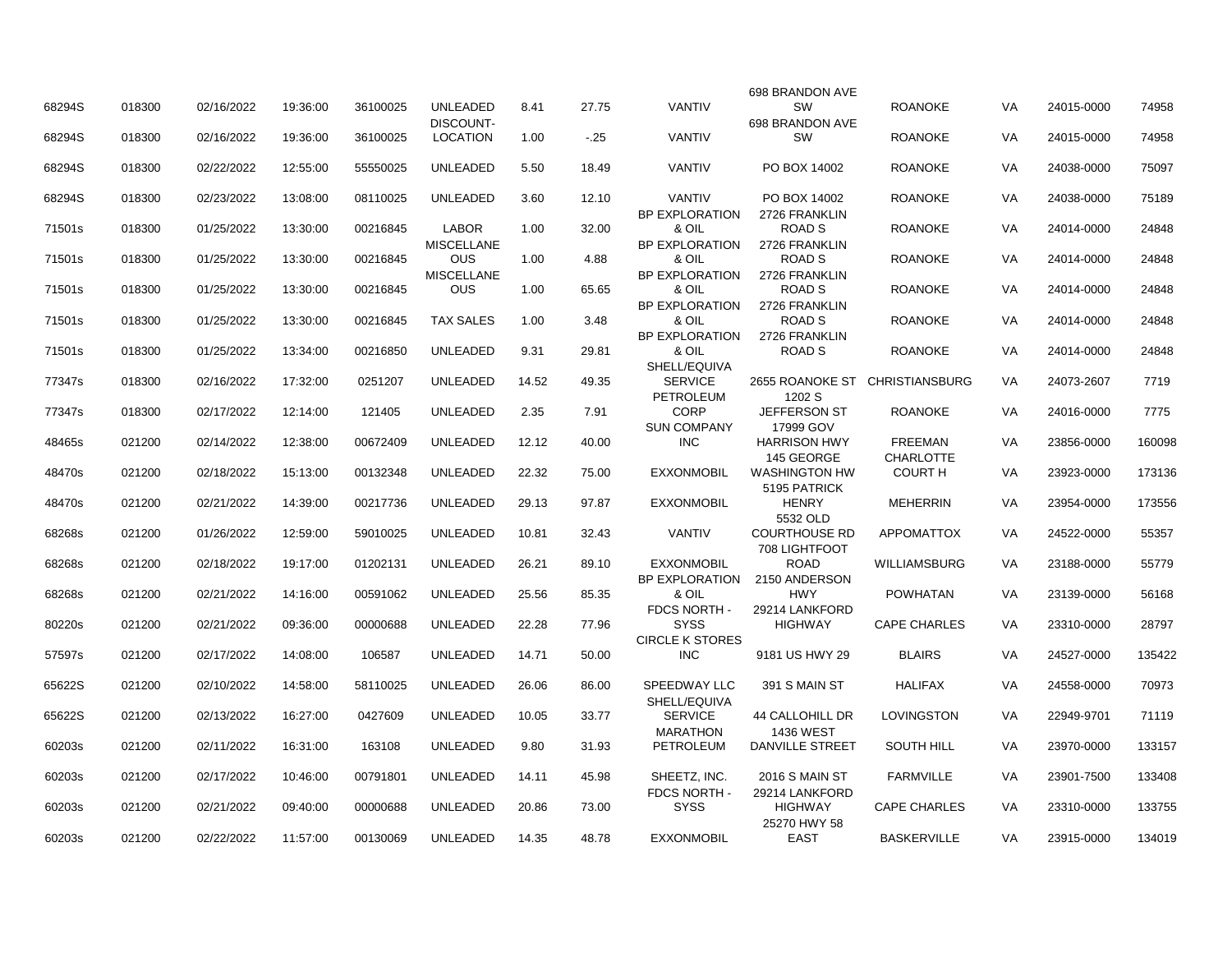|        |        |            |          |          | <b>UNLEADED</b>             |       |       | PILOT OIL CORP                     | 110 RIVER POINT                             |                      |           |            |        |
|--------|--------|------------|----------|----------|-----------------------------|-------|-------|------------------------------------|---------------------------------------------|----------------------|-----------|------------|--------|
| 79420s | 021200 | 02/04/2022 | 16:42:00 | 394      | <b>PLUS</b>                 | 17.00 | 60.50 | <b>TRNDR</b>                       | <b>DRIVE</b>                                | <b>DANVILLE</b>      | VA        | 24541-0000 | 31253  |
| 79420s | 021200 | 02/16/2022 | 18:29:00 | 00799013 | <b>UNLEADED</b>             | 13.69 | 46.01 | <b>EXXONMOBIL</b>                  | 809 GLADE RD                                | <b>BLACKSBURG</b>    | VA        | 24060-0000 | 31581  |
|        |        |            |          |          |                             |       |       | SHELL/EQUIVA                       | 1120                                        | <b>NORTH</b>         |           |            |        |
| 68316s | 021300 | 02/01/2022 | 16:13:00 | 0268482  | UNLEADED                    | 9.92  | 31.74 | <b>SERVICE</b>                     | <b>COURTHOUSE RD</b><br><b>TAPPAHANNOCK</b> | <b>CHESTERFIEL</b>   | VA        | 23236-3269 | 102147 |
| 77319s | 021300 | 01/26/2022 | 14:38:00 | 00429127 | <b>UNLEADED</b>             | 10.87 | 33.70 | SHEETZ, INC.                       | <b>BLVD</b><br><b>TAPPAHANNOCK</b>          | <b>TAPPAHANNOCK</b>  | VA        | 22560-9350 | 55929  |
| 77319s | 021300 | 02/18/2022 | 18:50:00 | 00050096 | <b>UNLEADED</b>             | 8.80  | 29.93 | SHEETZ, INC.                       | <b>BLVD</b>                                 | <b>TAPPAHANNOCK</b>  | VA        | 22560-9350 | 56073  |
| 77319s | 021300 | 02/23/2022 | 15:43:00 | 00155694 | <b>UNLEADED</b>             | 5.86  | 19.93 | <b>SUN COMPANY</b><br><b>INC</b>   | 102 QUEEN ST                                | <b>TAPPAHANNOCK</b>  | VA        | 22560-0000 | 56224  |
| 79423s | 021300 | 01/25/2022 | 14:43:00 | 0279422  | UNLEADED                    | 11.48 | 35.82 | SHELL/EQUIVA<br><b>SERVICE</b>     | 1670 US HIGHWAY<br>601                      | <b>MOCKSVILLE</b>    | NC        | 27028-4401 | 8637   |
|        |        |            |          |          |                             |       |       |                                    |                                             |                      |           |            |        |
| 79423s | 021300 | 01/28/2022 | 17:56:00 | 00312365 | <b>UNLEADED</b>             | 14.11 | 42.33 | SHEETZ, INC.<br>SHELL/EQUIVA       | 1007 PHILPOTT RD                            | <b>SOUTH BOSTON</b>  | VA        | 24592-6831 | 9038   |
| 79423s | 021300 | 01/31/2022 | 12:05:00 | 0217406  | <b>UNLEADED</b>             | 6.18  | 19.16 | <b>SERVICE</b>                     | 6273 HOLLAND RD                             | <b>SUFFOLK</b>       | VA        | 23437-9589 | 9216   |
| 79428s | 021300 | 01/31/2022 | 13:18:00 | 00004022 | <b>UNLEADED</b>             | 9.49  | 30.00 | FDCS NORTH -<br><b>SYSS</b>        | 25220 LANKFORD<br><b>HWY</b>                | <b>ONLEY</b>         | VA        | 23418-0000 | 12891  |
|        |        |            |          |          |                             |       |       |                                    | 26081 LANKFORD                              |                      |           |            |        |
| 79428s | 021300 | 02/09/2022 | 14:56:00 | 00232745 | UNLEADED                    | 8.67  | 30.00 | <b>EXXONMOBIL</b>                  | HWY                                         | <b>ONLEY</b>         | VA        | 23418-3012 | 12547  |
| 80224s | 021300 | 02/07/2022 | 14:11:00 | 00255192 | UNLEADED                    | 14.16 | 45.02 | <b>EXXONMOBIL</b>                  | 14980 ELTHAM RD                             | LANEXA               | VA        | 23089-0000 | 4215   |
| 80224s | 021300 | 02/15/2022 | 08:11:00 | 081122   | <b>UNLEADED</b>             | 13.64 | 45.00 | PETROLEUM<br><b>CORP</b>           | 60 W WINDSOR<br><b>BLVD</b>                 | <b>WINDSOR</b>       | VA        | 23487-0000 | 4603   |
|        |        |            |          |          |                             |       |       | SHELL/EQUIVA                       | 4374 JAMES                                  |                      |           |            |        |
| 60244s | 021600 | 01/27/2022 | 15:40:00 | 0792192  | <b>UNLEADED</b>             | 13.35 | 44.05 | <b>SERVICE</b>                     | <b>MADISON HWY</b>                          | <b>GORDONSVILLE</b>  | VA        | 22942-6204 | 147735 |
|        |        |            |          |          |                             |       |       | BP EXPLORATION                     |                                             |                      |           |            |        |
| 60244s | 021600 | 02/11/2022 | 08:40:00 | 00821695 | <b>UNLEADED</b>             | 13.23 | 44.45 | & OIL                              | 109 GORDON AVE<br>2000 N FRANKLIN           | <b>GORDONSVILLE</b>  | VA        | 22942-0000 | 148108 |
| 60244s | 021600 | 02/15/2022 | 11:34:00 | 00253954 | UNLEADED                    | 11.08 | 36.58 | SHEETZ, INC.                       | ST                                          | <b>CHRISTIANSBRG</b> | VA        | 24073-1208 | 148405 |
|        |        |            |          |          |                             |       |       | <b>MARATHON</b>                    | 611 EAST MAIN                               |                      |           |            |        |
| 80242s | 021700 | 01/24/2022 | 13:49:00 | 134944   | <b>UNLEADED</b>             | 15.22 | 48.68 | PETROLEUM                          | <b>STREET</b>                               | <b>PULASKI</b>       | VA        | 24301-5115 | 49335  |
|        |        |            |          |          |                             |       |       | LOVES COUNTRY                      | 10465 LONESOME                              |                      |           |            |        |
| 80242s | 021700 | 02/03/2022 | 23:41:00 | 6625     | <b>UNLEADED</b>             | 14.23 | 43.38 | <b>STORES</b>                      | <b>PINE TRL</b>                             | <b>MOSHEIM</b>       | <b>TN</b> | 37818      | 49643  |
|        |        |            |          |          |                             |       |       | <b>MARATHON</b>                    | 1865 BOB WHITE                              |                      |           |            |        |
| 80242s | 021700 | 02/18/2022 | 13:47:00 | 134745   | <b>UNLEADED</b>             | 13.60 | 44.88 | PETROLEUM<br><b>BP EXPLORATION</b> | <b>BLVD</b><br>191 JONESBORO                | <b>PULASKI</b>       | VA        | 24301-4231 | 50169  |
| 80243s | 021700 | 02/08/2022 | 08:50:00 | 00679382 | <b>UNLEADED</b>             | 14.59 | 46.70 | & OIL                              | <b>RD</b>                                   | <b>ABINGDON</b>      | VA        | 24210-0000 | 45803  |
|        |        |            |          |          |                             |       |       | SHELL/EQUIVA                       | <b>182 OLD</b>                              |                      |           |            |        |
| 80244s | 021700 | 02/03/2022 | 14:03:00 | 0191510  | <b>UNLEADED</b>             | 14.87 | 47.58 | <b>SERVICE</b>                     | JONESBORO RD                                | ABINGDON             | VA        | 24210-4714 | 2851   |
|        |        |            |          |          |                             |       |       | <b>MARATHON</b>                    | 116 COLLEY                                  |                      |           |            |        |
| 55238s | 021700 | 02/01/2022 | 07:38:00 | 073852   | <b>UNLEADED</b>             | 12.78 | 39.10 | PETROLEUM<br><b>MARATHON</b>       | <b>SHOPPING COURT</b><br>116 COLLEY         | <b>CLINTWOOD</b>     | VA        | 24228-0000 | 136616 |
| 55238s | 021700 | 02/07/2022 | 11:25:00 | 112501   | <b>UNLEADED</b>             | 20.85 | 63.77 | PETROLEUM                          | <b>SHOPPING COURT</b>                       | <b>CLINTWOOD</b>     | VA        | 24228-0000 | 136955 |
|        |        |            |          |          |                             |       |       | <b>MARATHON</b>                    | <b>PORTERFIELD</b>                          |                      |           |            |        |
| 55238s | 021700 | 02/17/2022 | 08:34:00 | 083437   | UNLEADED<br><b>UNLEADED</b> | 17.08 | 57.36 | PETROLEUM<br><b>FDCS NORTH-</b>    | <b>HWY</b>                                  | <b>ABINGDON</b>      | VA        | 24210-8470 | 137222 |
| 66955s | 021700 | 02/03/2022 | 22:59:00 | 00028804 | <b>BLEND 10%</b>            | 23.32 | 73.92 | <b>SYSS</b>                        | 657 S HIGHWAY 92                            | <b>DANDRIDGE</b>     | <b>TN</b> | 37725-0000 | 36412  |
|        |        |            |          |          |                             |       |       |                                    |                                             |                      |           |            |        |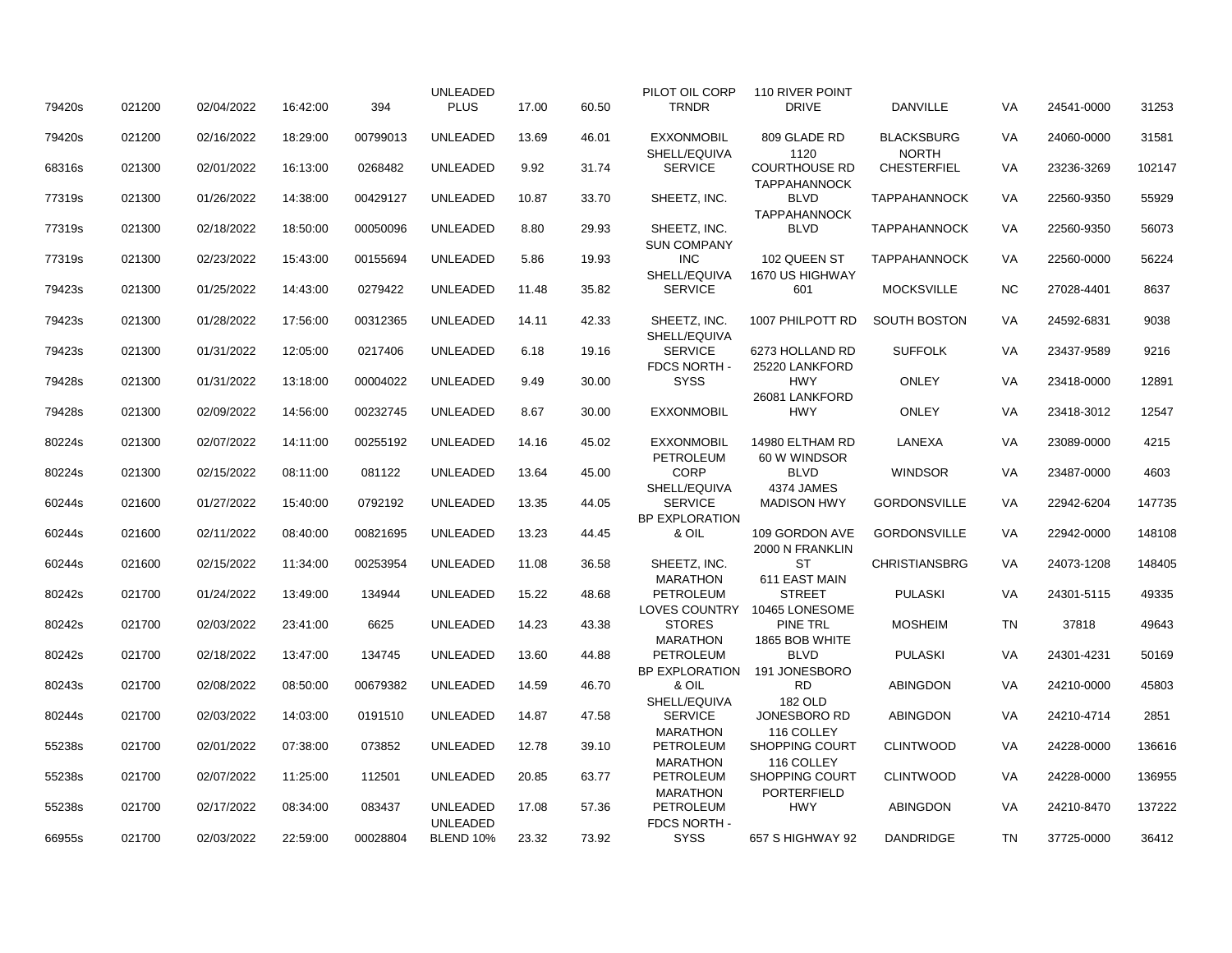| 66955s          | 021700 | 02/12/2022 | 14:29:00 | 00710021 | <b>UNLEADED</b> | 17.41 | 57.44 | <b>EXXONMOBIL</b>                  | 920 N MAIN ST                           | <b>BLACKSBURG</b>      | <b>VA</b> | 24060-0000 | 36678  |
|-----------------|--------|------------|----------|----------|-----------------|-------|-------|------------------------------------|-----------------------------------------|------------------------|-----------|------------|--------|
| 58817s          | 021700 | 01/24/2022 | 16:07:00 | 00300612 | <b>UNLEADED</b> | 10.60 | 32.64 | SHEETZ, INC.                       | 1340 N 4TH ST                           | <b>WYTHEVILLE</b>      | VA        | 24382-1000 | 141174 |
| 58817s          | 021700 | 02/06/2022 | 16:37:00 | 00856684 | E 85            | 8.01  | 19.47 | SHEETZ, INC.                       | 1340 N 4TH ST<br><b>LYNCHBURG</b>       | <b>WYTHEVILLE</b>      | VA        | 24382-1000 | 141370 |
| 77317s          | 021700 | 02/22/2022 | 13:10:00 | 00775651 | <b>UNLEADED</b> | 10.29 | 35.00 | SHEETZ. INC.<br><b>SUN COMPANY</b> | <b>SALEMT</b><br>32569                  | <b>FOREST</b>          | <b>VA</b> | 24551-4370 | 1062   |
| 77316s          | 021700 | 02/10/2022 | 11:28:00 | 00422600 | <b>UNLEADED</b> | 12.42 | 40.37 | INC<br><b>SUN COMPANY</b>          | <b>WILDERNESS RD</b><br>1505 W MORGAN   | <b>JONESVILLE</b>      | <b>VA</b> | 24263-0000 | 51643  |
| 77316s          | 021700 | 02/12/2022 | 16:37:00 | 00040272 | <b>UNLEADED</b> | 16.92 | 55.00 | <b>INC</b><br><b>SUN COMPANY</b>   | AVE                                     | PENNINGTON GAP         | <b>VA</b> | 24277-0000 | 51923  |
| 63795s          | 022100 | 02/18/2022 | 15:35:00 | 00009428 | UNLEADED        | 18.64 | 65.24 | INC                                | 6470 E MAIN ST<br><b>MECHANICSVILLE</b> | THE PLAINS             | VA        | 20198-0000 | 101935 |
| 60225s          | 022200 | 02/17/2022 | 09:03:00 | 00898129 | <b>UNLEADED</b> | 11.77 | 40.01 | VALERO                             | <b>TP</b><br>1996 S                     | <b>MECHANICSVILLE</b>  | VA        | 23111-0000 | 49992  |
| pa51            | 022500 | 01/25/2022 | 13:29:00 | 132955   | <b>UNLEADED</b> | 13.00 | 41.07 | 7-ELEVEN INC                       | <b>INDEPENDENCE</b><br>11102 GENERAL    | VA BEACH               | <b>VA</b> | 23456-0000 | 70445  |
| pa51            | 022500 | 02/10/2022 | 10:45:00 | 00260752 | <b>UNLEADED</b> | 17.88 | 60.08 | <b>EXXONMOBIL</b>                  | PULLER HWY                              | <b>HARTFIELD</b>       | <b>VA</b> | 23071-0000 | 70835  |
| 57505s          | 030801 | 02/02/2022 | 21:48:00 | 00505074 | <b>UNLEADED</b> | 19.22 | 60.73 | SHEETZ, INC.                       | 798 E MARKET ST<br>533 UNIVERSITY       | <b>HARRISONBURG</b>    | <b>VA</b> | 22801-4235 | 93382  |
| 57505s          | 030801 | 02/08/2022 | 13:11:00 | 00778648 | <b>UNLEADED</b> | 15.37 | 50.10 | SHEETZ, INC.                       | <b>BLVD</b><br><b>510 WEST</b>          | <b>HARRISONBURG</b>    | VA        | 22801-3729 | 93902  |
| 57505s          | 030801 | 02/16/2022 | 11:09:00 | 00061638 | <b>UNLEADED</b> | 11.72 | 40.55 | WAWA, INC.<br>SHELL/EQUIVA         | SHIRLEY AVE.                            | <b>WARRENTON</b>       | <b>VA</b> | 20186-     | 94283  |
| 57505s          | 030801 | 02/23/2022 | 12:25:00 | 0668426  | <b>UNLEADED</b> | 12.96 | 44.97 | <b>SERVICE</b>                     | 2516 N LEE HWY<br>1250 RICHMOND         | <b>LEXINGTON</b>       | VA        | 24450-3335 | 95000  |
| 76266s          | 030801 | 01/28/2022 | 11:32:00 | 00039624 | <b>UNLEADED</b> | 15.23 | 48.14 | SHEETZ, INC.                       | <b>AVE</b><br>135 MARKET                | <b>STAUNTON</b>        | <b>VA</b> | 24402-     | 14263  |
| 76278s          | 030801 | 02/06/2022 | 13:03:00 | 00722526 | <b>UNLEADED</b> | 9.03  | 29.81 | SHEETZ, INC.<br>PETROLEUM          | <b>STREET</b><br><b>NORTHAMPTON</b>     | <b>ZION CROSSRDS</b>   | <b>VA</b> | 22942-7014 | 18745  |
| 76278s          | 030801 | 02/11/2022 | 06:10:00 | 061054   | <b>UNLEADED</b> | 10.81 | 37.17 | <b>CORP</b>                        | <b>BLVD</b><br>11171 BALLS FORD         | <b>VIRGINIA BEACH</b>  | VA        | 23455-0000 | 18802  |
| 2016s           | 030802 | 01/25/2022 | 08:14:00 | 081435   | <b>UNLEADED</b> | 13.59 | 41.32 | 7-ELEVEN INC                       | <b>RD</b><br><b>NORTHAMPTON</b>         | <b>MANASSAS</b>        | VA        | 20109-0000 | 21632  |
| 2016s           | 030802 | 02/07/2022 | 07:06:00 | 01056956 | <b>UNLEADED</b> | 13.53 | 44.64 | <b>EXXONMOBIL</b>                  | <b>BLVD</b><br>23807 ROGERS             | <b>VIRGINIA BEACH</b>  | VA        | 23455-0000 | 22041  |
| 2016s           | 030802 | 02/11/2022 | 10:27:00 | 00297345 | <b>UNLEADED</b> | 11.47 | 37.97 | <b>EXXONMOBIL</b>                  | <b>CLARK BLVD</b><br>7020 SEMINOLE      | <b>RUTHER GLEN</b>     | <b>VA</b> | 22546-0000 | 22272  |
| EL <sub>2</sub> | 030809 | 02/02/2022 | 13:19:00 | 00187423 | <b>UNLEADED</b> | 21.06 | 68.63 | SHEETZ, INC.<br>SHELL/EQUIVA       | <b>TRL</b>                              | <b>RUCKERSVILLE</b>    | VA        | 22968-3449 | 9140   |
| EL <sub>2</sub> | 030809 | 02/02/2022 | 15:59:00 | 0346767  | <b>UNLEADED</b> | 3.61  | 12.66 | <b>SERVICE</b><br>SHELL/EQUIVA     | 7600 CLIFTON RD<br>5751 BURKE           | <b>FAIRFAX STATION</b> | <b>VA</b> | 22039-2031 | 9224   |
| EL <sub>2</sub> | 030809 | 02/08/2022 | 11:05:00 | 0453282  | <b>UNLEADED</b> | 11.79 | 42.46 | <b>SERVICE</b>                     | <b>CENTRE PKWY</b><br>600 BLACKWELL     | <b>BURKE</b>           | VA        | 22015-2233 | 9421   |
| EL <sub>2</sub> | 030809 | 02/16/2022 | 14:44:00 | 00644455 | <b>UNLEADED</b> | 17.64 | 61.02 | SHEETZ, INC.                       | <b>RD</b><br>17019 DUMFRIES             | <b>WARRENTON</b>       | VA        | 20186-2201 | 9725   |
| EL <sub>2</sub> | 030809 | 02/22/2022 | 13:39:00 | 00551203 | <b>UNLEADED</b> | 13.14 | 44.15 | <b>EXXONMOBIL</b>                  | <b>RD</b>                               | <b>DUMFRIES</b>        | <b>VA</b> | 22026-0000 | 9945   |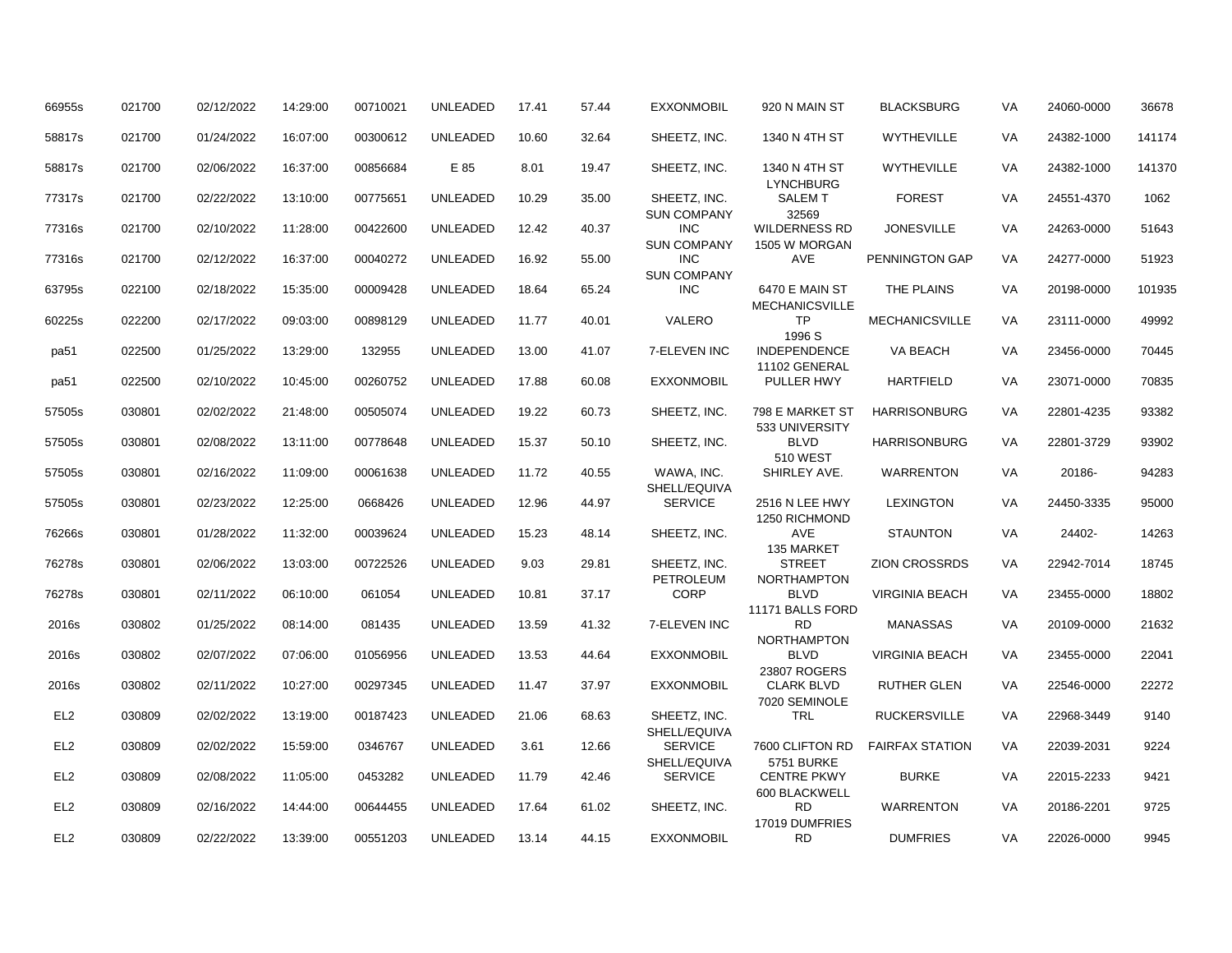|                  |        |            |          |          |                                     |       |        | SHELL/EQUIVA                        |                                              |                        |           |            |        |
|------------------|--------|------------|----------|----------|-------------------------------------|-------|--------|-------------------------------------|----------------------------------------------|------------------------|-----------|------------|--------|
| EL3              | 030820 | 02/22/2022 | 15:07:00 | 0436584  | <b>DIESEL</b>                       | 10.69 | 42.77  | <b>SERVICE</b>                      | 7600 CLIFTON RD<br><b>148 CATOCTIN</b>       | <b>FAIRFAX STATION</b> | VA        | 22039-2031 | 5474   |
| 48977s           | 031800 | 02/01/2022 | 14:00:00 | 00243461 | <b>DIESEL</b>                       | 29.49 | 106.16 | <b>EXXONMOBIL</b>                   | <b>CIRCLE SE</b><br><b>148 CATOCTIN</b>      | <b>LEESBURG</b>        | VA        | 20176-0000 | 60906  |
| 48977s           | 031800 | 02/01/2022 | 14:05:00 | 00243463 | <b>UNLEADED</b>                     | 25.21 | 82.68  | <b>EXXONMOBIL</b>                   | <b>CIRCLE SE</b>                             | <b>LEESBURG</b>        | <b>VA</b> | 20176-0000 | 60906  |
| 74678s           | 034000 | 02/16/2022 | 11:42:00 | 00132998 | <b>UNLEADED</b>                     | 13.67 | 43.75  | <b>BP EXPLORATION</b><br>& OIL      | 403 OLD<br><b>COURTHOUSE</b>                 | <b>APPOMATTOX</b>      | VA        | 24522-0000 | 32886  |
| 74678s           | 034000 | 02/18/2022 | 17:22:00 | 00576832 | <b>UNLEADED</b>                     | 15.86 | 51.06  | <b>MURPHY OIL USA</b><br><b>INC</b> | 423 OAKVILLE RD                              | <b>APPOMATTOX</b>      | <b>VA</b> | 24522-8362 | 33243  |
| 69951s           | 047100 | 02/04/2022 | 08:33:00 | 00363930 | <b>UNLEADED</b>                     | 14.41 | 46.11  | & OIL                               | BP EXPLORATION 1710 PRICES FORK<br><b>RD</b> | <b>BLACKSBURG</b>      | VA        | 24060-0000 | 63329  |
| 69951s           | 047100 | 02/15/2022 | 08:58:00 | 0859850  | <b>UNLEADED</b>                     | 15.49 | 51.12  | SHELL/EQUIVA<br><b>SERVICE</b>      | 4149 BLACK LICK<br><b>RD</b>                 | <b>RURAL RETREAT</b>   | <b>VA</b> | 24368-2572 | 63583  |
| 69951s           | 047100 | 02/16/2022 | 13:40:00 | 00844646 | <b>UNLEADED</b>                     | 13.36 | 44.91  | VALERO                              | 1136 OLD AIRPORT<br><b>RD</b>                | <b>BRISTOL</b>         | VA        | 24201-0000 | 63830  |
| 74644s           | 047100 | 02/01/2022 | 12:45:00 | 00436424 | <b>UNLEADED</b>                     | 12.19 | 39.76  | VALERO                              | 9825<br><b>COURTHOUSE RD</b>                 | SPOTSYLVANIA           | VA        | 22553-0000 | 26660  |
| 76263s           | 047100 | 02/18/2022 | 09:41:00 | 0232785  | UNLEADED                            | 12.06 | 40.89  | SHELL/EQUIVA<br><b>SERVICE</b>      | 23822 AIRPORT ST                             | <b>PETERSBURG</b>      | VA        | 23803-6924 | 21514  |
| 66974s           | 047404 | 02/09/2022 | 08:31:00 | 00080066 | <b>UNLEADED</b>                     | 27.18 | 88.58  | <b>HEARTLAND PMNT</b><br><b>SYS</b> | 3250 N FRANKLIN<br>ST                        | <b>CHRISTIANSBURG</b>  | VA        | 24073-0000 | 36934  |
| pa <sub>59</sub> | 048100 | 01/26/2022 | 21:07:00 | 00009919 | <b>UNLEADED</b>                     | 13.30 | 42.55  | WAWA, INC.                          | 10691 DAVIDSON<br><b>PL</b>                  | <b>MANASSAS</b>        | VA        | 20109-2658 | 96752  |
| pa28             | 048600 | 01/30/2022 | 07:36:00 | 36460025 | <b>UNLEADED</b>                     | 8.79  | 27.25  | <b>VANTIV</b>                       | 698 BRANDON AVE<br><b>SW</b>                 | <b>ROANOKE</b>         | VA        | 24015-0000 | 96624  |
| pa28             | 048600 | 01/30/2022 | 12:07:00 | 00474743 | <b>UNLEADED</b>                     | 11.72 | 39.84  | <b>BP EXPLORATION</b><br>& OIL      | 1423 CHAIN<br><b>BRIDGE RD</b>               | <b>MCLEAN</b>          | VA        | 22101-0000 | 96870  |
| pa28             | 048600 | 02/01/2022 | 13:10:00 | 00522860 | <b>UNLEADED</b>                     | 12.17 | 38.95  | SHEETZ, INC.                        | 15315<br><b>WASHINGTON ST</b>                | <b>HAYMARKET</b>       | <b>VA</b> | 20169-2990 | 97183  |
| <b>UAC7407</b>   | 048600 | 02/01/2022 | 12:35:00 | 35350025 | <b>DISCOUNT-</b><br><b>LOCATION</b> | 1.00  | $-.25$ | <b>VANTIV</b>                       | 4488 ELECTRIC RD                             | <b>ROANOKE</b>         | <b>VA</b> | 24018-0000 | 193152 |
| UAC7407          | 048600 | 02/01/2022 | 12:35:00 | 35350025 | <b>UNLEADED</b>                     | 8.37  | 26.79  | <b>VANTIV</b>                       | 4488 ELECTRIC RD                             | <b>ROANOKE</b>         | <b>VA</b> | 24018-0000 | 193152 |
| <b>UAC7407</b>   | 048600 | 02/02/2022 | 17:02:00 | 00206291 | <b>UNLEADED</b>                     | 12.34 | 40.00  | <b>EXXONMOBIL</b>                   | 2030 ROSSER AVE                              | WAYNESBORO             | <b>VA</b> | 22980-0000 | 193450 |
| VBR6603          | 048600 | 02/01/2022 | 16:02:00 | 160216   | <b>UNLEADED</b>                     | 15.05 | 45.15  | <b>MARATHON</b><br>PETROLEUM        | <b>210 WEST</b><br><b>VIRGINIA AVENUE</b>    | <b>VINTON</b>          | VA        | 24179-3318 | 140436 |
| VBR6603          | 048600 | 02/07/2022 | 14:09:00 | 140955   | <b>UNLEADED</b>                     | 13.66 | 42.06  | <b>MARATHON</b><br>PETROLEUM        | <b>210 WEST</b><br><b>VIRGINIA AVENUE</b>    | <b>VINTON</b>          | VA        | 24179-3318 | 140376 |
| VBR6603          | 048600 | 02/09/2022 | 15:35:00 | 00513071 | UNLEADED                            | 14.97 | 48.79  | SHEETZ, INC.                        | <b>LYNCHBURG</b><br><b>SALEMT</b>            | <b>FOREST</b>          | VA        | 24551-4370 | 740919 |
|                  |        |            |          | 160647   | <b>UNLEADED</b>                     |       |        | <b>MARATHON</b>                     | <b>210 WEST</b>                              | <b>VINTON</b>          | <b>VA</b> |            |        |
| VBR6603          | 048600 | 02/15/2022 | 16:06:00 |          |                                     | 16.69 | 52.72  | PETROLEUM<br><b>SUN COMPANY</b>     | <b>VIRGINIA AVENUE</b><br>7653 ROCKFISH      |                        |           | 24179-3318 | 141178 |
| VBR6604          | 048600 | 01/25/2022 | 11:41:00 | 00046134 | <b>UNLEADED</b>                     | 12.08 | 38.77  | <b>INC</b><br>PILOT OIL CORP        | <b>GAP TPKE</b><br>24279 ROGER               | <b>GREENWOOD</b>       | VA        | 22943-0000 | 247571 |
| <b>VBR6604</b>   | 048600 | 01/28/2022 | 10:31:00 | 7466     | <b>UNLEADED</b>                     | 9.62  | 29.62  | <b>TRNDR</b>                        | <b>CLARK BLVD</b><br>24270 ROGERS            | <b>RUTHERS GLENN</b>   | <b>VA</b> | 22546-0000 | 247753 |
| VBR6604          | 048600 | 02/02/2022 | 10:31:00 | 00226293 | <b>UNLEADED</b>                     | 12.29 | 39.22  | <b>EXXONMOBIL</b>                   | <b>CLARK BLVD</b>                            | RUTHER GLEN            | <b>VA</b> | 22546-0000 | 3521   |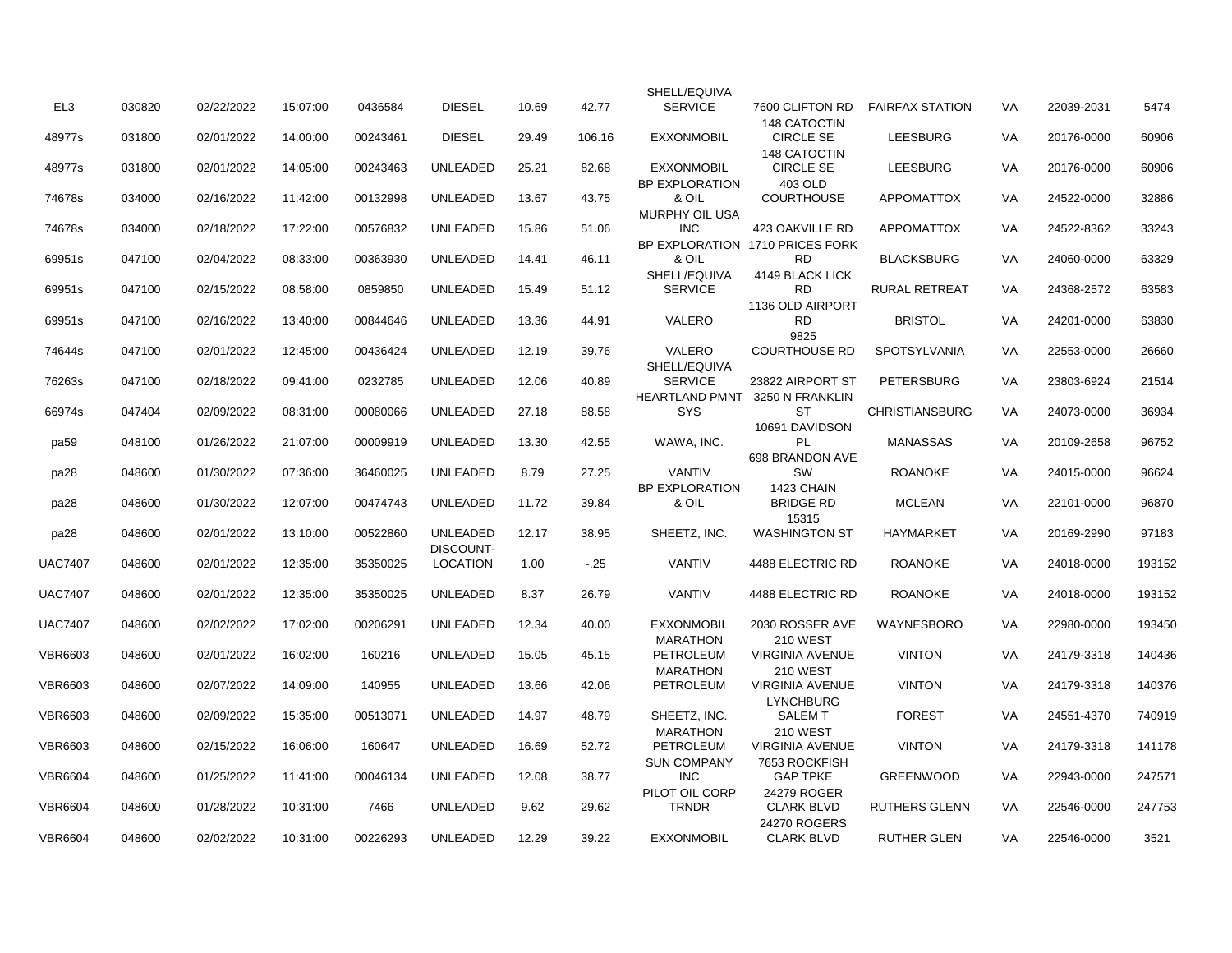|                |        |            |          |          |                              |       |       |                                | 8905                                        |                      |    |            |             |
|----------------|--------|------------|----------|----------|------------------------------|-------|-------|--------------------------------|---------------------------------------------|----------------------|----|------------|-------------|
| <b>VBR6604</b> | 048600 | 02/08/2022 | 09:46:00 | 00488726 | UNLEADED                     | 12.06 | 39.82 | <b>VALERO</b><br>SHELL/EQUIVA  | <b>COURTHOUSE RD</b><br><b>COURTHOUSE</b>   | SPOTSYLVANIA         | VA | 22553-0000 | 248278      |
| <b>VBR6604</b> | 048600 | 02/17/2022 | 09:22:00 | 0861161  | <b>UNLEADED</b>              | 13.24 | 45.81 | <b>SERVICE</b>                 | <b>ROAD</b>                                 | <b>SPOTSYLVANIA</b>  | VA | 22551-6114 | 248585      |
| <b>VBR6604</b> | 048600 | 02/18/2022 | 08:49:00 | 00507504 | <b>UNLEADED</b>              | 11.27 | 39.01 | <b>VALERO</b>                  | 8905<br><b>COURTHOUSE RD</b>                | SPOTSYLVANIA         | VA | 22553-0000 | 248833      |
| 80228s         | 057501 | 02/03/2022 | 14:52:00 | 00258482 | UNLEADED                     | 12.50 | 39.52 | SHEETZ, INC.                   | 227 CONICVILLE<br><b>BLVD</b>               | MOUNT JACKSON        | VA | 22842-2862 | 5624        |
| 80228s         | 057501 | 02/07/2022 | 14:13:00 | 00283208 | UNLEADED                     | 10.28 | 34.53 | SHEETZ, INC.                   | 15315<br><b>WASHINGTON ST</b>               | <b>HAYMARKET</b>     | VA | 20169-2990 | 6106        |
| 80229s         | 058500 | 01/27/2022 | 14:34:00 | 00023259 | <b>UNLEADED</b><br>BLEND 10% | 13.51 | 43.23 | SYS                            | HEARTLAND PMNT 340 W RESERVOIR<br><b>RD</b> | <b>WOODSTOCK</b>     | VA | 22664-0000 | 1940        |
| 63764s         | 058700 | 02/17/2022 | 10:44:00 | 15008    | OIL                          | 1.00  | 34.22 | VOYAGER<br><b>MAINTENANCE</b>  | 1150 RICHMOND<br><b>RD</b>                  | <b>CHARLOTTESVLE</b> | VA | 22911      | $\mathbf 0$ |
| 63764s         | 058700 | 02/21/2022 | 07:47:00 | 074729   | UNLEADED                     | 19.16 | 64.37 | 7-ELEVEN INC                   | 1800 JAMESTOWN<br><b>ROAD</b>               | WILLIAMSBURG         | VA | 23185-0000 | 134778      |
| 65555s         | 059400 | 01/31/2022 | 13:19:00 | 00539372 | <b>UNLEADED</b>              | 1.91  | 6.25  | <b>BP EXPLORATION</b><br>& OIL | 217 LEE HWY                                 | <b>VERONA</b>        | VA | 24482-0000 | 140165      |
| 80213s         | 061800 | 01/31/2022 | 11:54:00 | 00542123 | <b>UNLEADED</b>              | 10.00 | 32.01 | SHEETZ, INC.                   | 600 BLACKWELL<br><b>RD</b>                  | <b>WARRENTON</b>     | VA | 20186-2201 | 29852       |
|                |        |            |          |          |                              |       |       |                                | 600 BLACKWELL                               |                      |    |            |             |
| 80213s         | 061800 | 02/18/2022 | 11:03:00 | 00460984 | UNLEADED                     | 9.54  | 33.00 | SHEETZ, INC.                   | <b>RD</b><br><b>MARTINSBURG</b>             | <b>WARRENTON</b>     | VA | 20186-2201 | 30030       |
| 79410s         | 062200 | 01/31/2022 | 13:59:00 | 00608689 | UNLEADED                     | 10.28 | 31.87 | SHEETZ, INC.<br>SHELL/EQUIVA   | <b>PIKE</b><br><b>MARTINSBURG</b>           | <b>WINCHESTER</b>    | VA | 22602-     | 10575       |
| 79410s         | 062200 | 02/21/2022 | 14:06:00 | 0286013  | WASH JOB                     | 1.00  | 12.00 | <b>SERVICE</b><br>SHELL/EQUIVA | <b>PIKE</b><br><b>MARTINSBURG</b>           | <b>WINCHESTER</b>    | VA | 22603-5416 | 11062       |
| 79410s         | 062200 | 02/21/2022 | 14:06:00 | 0286013  | <b>UNLEADED</b>              | 11.32 | 39.18 | <b>SERVICE</b>                 | <b>PIKE</b><br><b>WASHINGTON</b>            | <b>WINCHESTER</b>    | VA | 22603-5416 | 11062       |
| pa25           | 063800 | 02/07/2022 | 12:43:00 | 00098234 | UNLEADED                     | 14.20 | 44.74 | <b>EXXONMOBIL</b>              | <b>STREET</b>                               | <b>SUFFOLK</b>       | VA | 23434-0000 | 93602       |
| pa25           | 063800 | 02/16/2022 | 12:22:00 | 00015630 | <b>UNLEADED</b>              | 10.75 | 36.11 | <b>EXXONMOBIL</b>              | <b>WASHINGTON</b><br><b>STREET</b>          | <b>SUFFOLK</b>       | VA | 23434-0000 | 93851       |
| pa40           | 063800 | 01/28/2022 | 09:40:00 | 00508577 | <b>UNLEADED</b>              | 8.65  | 28.54 | & OIL                          | BP EXPLORATION 4215 WINCHESTER<br><b>RD</b> | <b>MARSHALL</b>      | VA | 20115-0000 | 83712       |
|                |        |            |          |          |                              | 8.62  |       | 7-ELEVEN INC                   | 7501 WEBB DR<br>LEE H                       |                      | VA |            |             |
| pa40           | 063800 | 02/16/2022 | 12:57:00 | 125748   | <b>UNLEADED</b>              |       | 29.84 | FDCS NORTH -                   | <b>1770 EAST</b>                            | <b>GAINESVILLE</b>   |    | 20155-0000 | 84026       |
| pa40           | 063800 | 02/22/2022 | 09:12:00 | 00035032 | <b>UNLEADED</b>              | 7.96  | 27.55 | <b>SYSS</b>                    | <b>MARKET STREET</b><br>2902 S SEMINOLE     | <b>HARRISONBURG</b>  | VA | 22801-0000 | 84308       |
| pa40           | 063800 | 02/23/2022 | 14:02:00 | 00801855 | UNLEADED                     | 8.79  | 30.41 | SHEETZ, INC.                   | TRL                                         | <b>MADISON</b>       | VA | 22727-2509 | 84630       |
| pa45           | 063800 | 02/08/2022 | 13:43:00 | 00091384 | <b>UNLEADED</b>              | 10.61 | 33.94 | <b>EXXONMOBIL</b>              | 939 EAST MAIN ST<br>231 E HUNDRED           | <b>ABINGDON</b>      | VA | 24210-0000 | 82015       |
| pa83           | 063800 | 02/16/2022 | 14:38:00 | 00177231 | <b>UNLEADED</b>              | 14.16 | 48.00 | SHEETZ, INC.                   | <b>RD</b>                                   | <b>CHESTER</b>       | VA | 23836-2613 | 52193       |
| pa116          | 063800 | 02/15/2022 | 09:04:00 | 00166717 | <b>UNLEADED</b>              | 19.87 | 66.76 | <b>EXXONMOBIL</b>              | 102 BLUE AND<br><b>GOLD DR</b>              | <b>ELKTON</b>        | VA | 22827      | 119410      |
| pa119          | 063800 | 02/08/2022 | 07:53:00 | 00168404 | <b>UNLEADED</b>              | 6.98  | 23.05 | <b>EXXONMOBIL</b>              | <b>SPOTSWOOD</b><br><b>TRAIL</b>            | <b>MCGAHEYSVILLE</b> | VA | 22840-0000 | 73077       |
| pa30           | 063800 | 02/11/2022 | 09:20:00 | 01206747 | <b>UNLEADED</b>              | 10.67 | 35.87 | <b>EXXONMOBIL</b>              | 874 N LEE<br><b>HIGHWAY</b>                 | <b>LEXINGTON</b>     | VA | 24450-0000 | 67784       |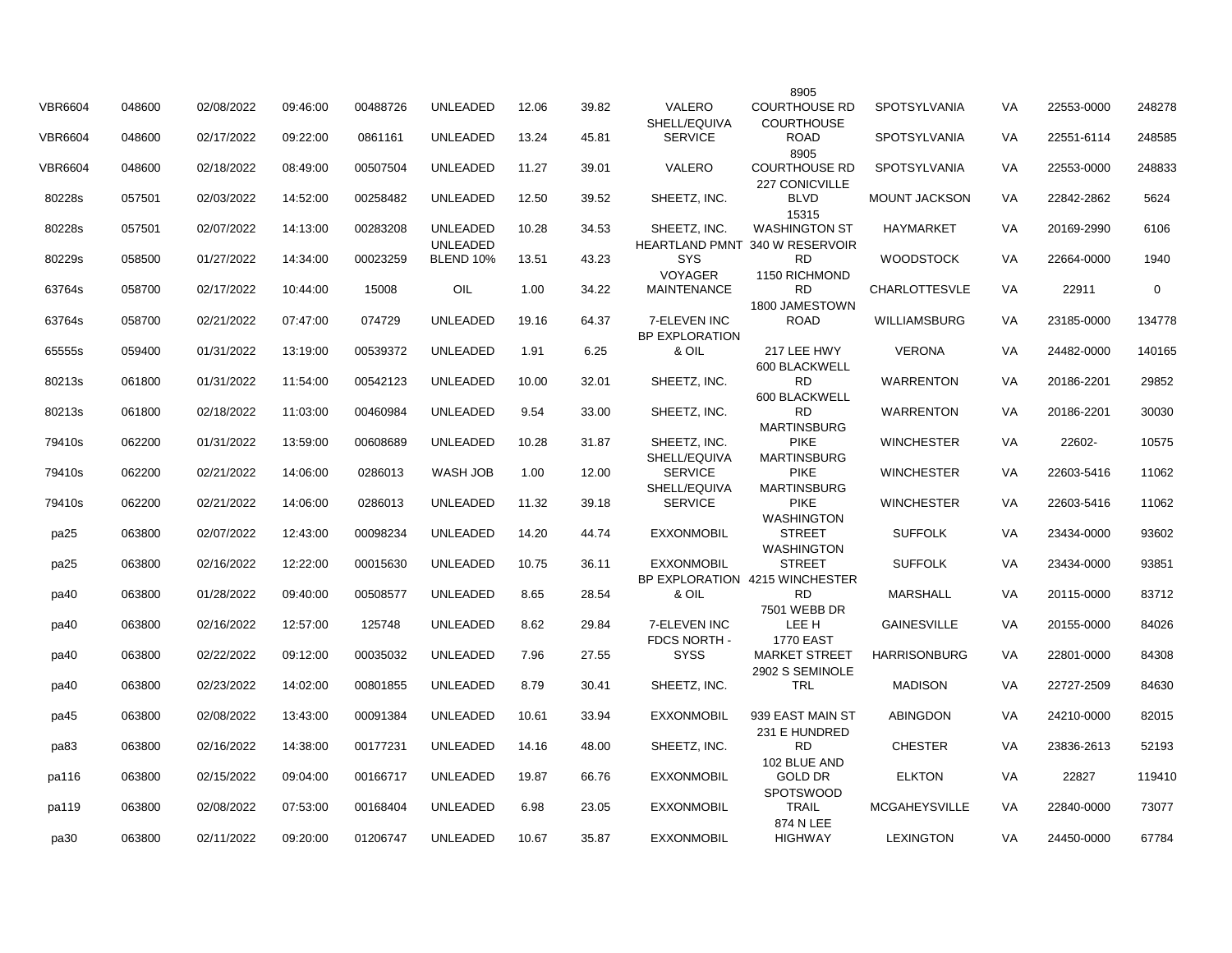|        |        |            |          |          |                 |       |        | SHELL/EQUIVA                               |                                       |                       |           |            |        |
|--------|--------|------------|----------|----------|-----------------|-------|--------|--------------------------------------------|---------------------------------------|-----------------------|-----------|------------|--------|
| 66913s | 064300 | 02/09/2022 | 10:47:00 | 0489823  | UNLEADED        | 12.27 | 40.00  | <b>SERVICE</b>                             | 19875 COX RD<br><b>LYNCHBURG</b>      | <b>SUTHERLAND</b>     | VA        | 23885-8809 | 137091 |
| 66913s | 064300 | 02/10/2022 | 11:34:00 | 00402138 | <b>UNLEADED</b> | 11.89 | 39.23  | SHEETZ, INC.                               | <b>SALEM T</b><br>135 MARKET          | <b>FOREST</b>         | <b>VA</b> | 24551-4370 | 137309 |
| 66913s | 064300 | 02/18/2022 | 16:53:00 | 00936231 | <b>UNLEADED</b> | 15.35 | 54.03  | SHEETZ, INC.                               | <b>STREET</b>                         | <b>ZION CROSSRDS</b>  | VA        | 22942-7014 | 137905 |
| 69957s | 064300 | 01/24/2022 | 21:11:00 | 00462223 | <b>UNLEADED</b> | 13.72 | 43.10  | SHEETZ, INC.                               | <b>LYNCHBURG</b><br><b>SALEM T</b>    | <b>FOREST</b>         | VA        | 24551-4370 | 131082 |
| 69957s | 064300 | 01/27/2022 | 18:04:00 | 180456   | <b>UNLEADED</b> | 11.27 | 36.06  | 7-ELEVEN INC                               | 280 STONEWALL<br><b>JACKSO</b>        | <b>WHITE POST</b>     | VA        | 22663-0000 | 131577 |
| 69957s | 064300 | 02/09/2022 | 14:19:00 | 00459730 | <b>UNLEADED</b> | 13.29 | 45.98  | SHEETZ, INC.                               | 15315<br><b>WASHINGTON ST</b>         | <b>HAYMARKET</b>      | VA        | 20169-2990 | 132254 |
| 69957s | 064300 | 02/22/2022 | 12:42:00 | 5622     | <b>UNLEADED</b> | 14.21 | 46.32  | <b>LOVES COUNTRY</b><br><b>STORES</b>      | 3499 LEE<br><b>JACKSON HWY</b>        | <b>STAUNTON</b>       | VA        | 24401-0000 | 132654 |
| 68320s | 064300 | 02/23/2022 | 15:43:00 | 00851548 | E 85            | 17.85 | 50.87  | SHEETZ, INC.                               | 1710 RUIN CREEK<br><b>ROAD</b>        | <b>HENDERSON</b>      | <b>NC</b> | 27536-2950 | 108557 |
| 68326s | 066900 | 02/04/2022 | 11:18:00 | 00057786 | <b>UNLEADED</b> | 16.45 | 55.76  | FDCS NORTH -<br><b>SYSS</b>                | 11129 SAM SNEAD<br><b>HWY</b>         | <b>HOT SPRINGS</b>    | VA        | 24445-0000 | 107821 |
|        |        |            |          |          |                 |       |        | <b>SUN COMPANY</b>                         | US RTE 220 & 250                      |                       |           |            |        |
| 68326s | 066900 | 02/23/2022 | 08:33:00 | 00738598 | <b>UNLEADED</b> | 15.97 | 55.89  | <b>INC</b>                                 | N BOX 4                               | <b>MONTEREY</b>       | VA        | 24465-0000 | 108151 |
| 58871s | 068300 | 01/28/2022 | 15:14:00 | 00302544 | <b>UNLEADED</b> | 17.52 | 56.07  | <b>BP EXPLORATION</b><br>& OIL             | 8917 BOYLSTON<br><b>HWY</b>           | <b>MILLS RIVER</b>    | <b>NC</b> | 28759-0000 | 171799 |
|        |        |            |          |          |                 |       |        |                                            | BP EXPLORATION 329 WASHINGTON         |                       |           |            |        |
| 58871s | 068300 | 02/01/2022 | 13:34:00 | 00382357 | <b>UNLEADED</b> | 14.65 | 47.61  | & OIL<br><b>BP EXPLORATION</b>             | <b>STREE</b><br>329 WASHINGTON        | <b>MADISON</b>        | VA        | 22727-0000 | 172208 |
| 58871s | 068300 | 02/01/2022 | 13:34:00 | 00382357 | WASH JOB        | 1.00  | 10.00  | & OIL                                      | <b>STREE</b>                          | <b>MADISON</b>        | VA        | 22727-0000 | 172208 |
| 66972s | 072500 | 01/25/2022 | 14:37:00 | 1857     | <b>UNLEADED</b> | 6.96  | 22.00  | PILOT OIL CORP<br><b>TRNDR</b>             | 1014 MT OLIVE<br><b>ROAD</b>          | TOM S BROOK           | VA        | 22660-0000 | 46405  |
| pa86   | 082502 | 02/13/2022 | 18:33:00 | 611 S    | <b>UNLEADED</b> | 27.94 | 111.74 | <b>CHEVRON</b>                             | 970 SPRING ST NW                      | <b>ATLANTA</b>        | GA        | 30309-0000 | 108810 |
| pa86   | 082502 | 02/20/2022 | 09:22:00 | 1277     | <b>UNLEADED</b> | 24.90 | 82.14  | <b>LOVES COUNTRY</b><br><b>STORES</b>      | 116 PRIESTER RD                       | <b>BLACKSBURG</b>     | SC        | 29702-0000 | 109089 |
| pa6    | 082504 | 02/14/2022 | 14:11:00 | 00120403 | <b>UNLEADED</b> | 27.00 | 107.97 | <b>BP EXPLORATION</b><br>& OIL             | 610 SPRING<br><b>STREET</b>           | <b>ATLANTA</b>        | GA        | 30308-0000 | 98658  |
| pa6    | 082504 | 02/19/2022 | 12:33:00 | 0066605  | <b>UNLEADED</b> | 10.66 | 40.50  | SHELL/EQUIVA<br><b>SERVICE</b>             | 1790 HOWELL MILL<br>RD NW             | <b>ATLANTA</b>        | GA        | 30318-3165 | 98731  |
| pa6    | 082504 | 02/20/2022 | 09:23:00 | 1279     | <b>UNLEADED</b> | 15.71 | 51.84  | <b>LOVES COUNTRY</b><br><b>STORES</b>      | 116 PRIESTER RD                       | <b>BLACKSBURG</b>     | <b>SC</b> | 29702-0000 | 98951  |
|        |        |            |          |          |                 |       |        | SHELL/EQUIVA                               | 12663 LEE                             |                       |           |            |        |
| 74608s | 087600 | 01/25/2022 | 12:22:00 | 0501403  | <b>UNLEADED</b> | 13.62 | 43.59  | <b>SERVICE</b><br><b>HEARTLAND PMNT</b>    | <b>HIGHWAY</b><br>706 ZACHERY         | <b>WASHINGTON</b>     | VA        | 22747-1931 | 175779 |
| 74608s | 087600 | 02/09/2022 | 09:04:00 | 00000125 | <b>UNLEADED</b> | 13.29 | 43.33  | <b>SYS</b>                                 | <b>TAYLOR HIGHWA</b><br>190 JEFFERSON | <b>FLINT HILL</b>     | <b>VA</b> | 22627-0000 | 176070 |
| 74608s | 087600 | 02/23/2022 | 14:42:00 | 00619427 | <b>UNLEADED</b> | 14.73 | 51.56  | <b>EXXONMOBIL</b><br><b>HEARTLAND PMNT</b> | <b>HIGHWAY</b><br>3250 N FRANKLIN     | <b>STAUNTON</b>       | VA        | 24401-0000 | 176458 |
| 65573s | 088200 | 02/12/2022 | 17:50:00 | 00082980 | <b>UNLEADED</b> | 15.07 | 49.73  | <b>SYS</b>                                 | <b>ST</b>                             | <b>CHRISTIANSBURG</b> | VA        | 24073-0000 | 155865 |
| 80214s | 088200 | 02/03/2022 | 10:21:00 | 00357107 | <b>UNLEADED</b> | 14.78 | 47.29  | <b>EXXONMOBIL</b>                          | 3240 S MAIN ST                        | <b>HARRISONBURG</b>   | VA        | 22801-0000 | 39395  |
| 80214s | 088200 | 02/06/2022 | 15:05:00 | 00307139 | <b>UNLEADED</b> | 15.51 | 50.57  | <b>EXXONMOBIL</b>                          | 3240 S MAIN ST                        | <b>HARRISONBURG</b>   | VA        | 22801-0000 | 39731  |